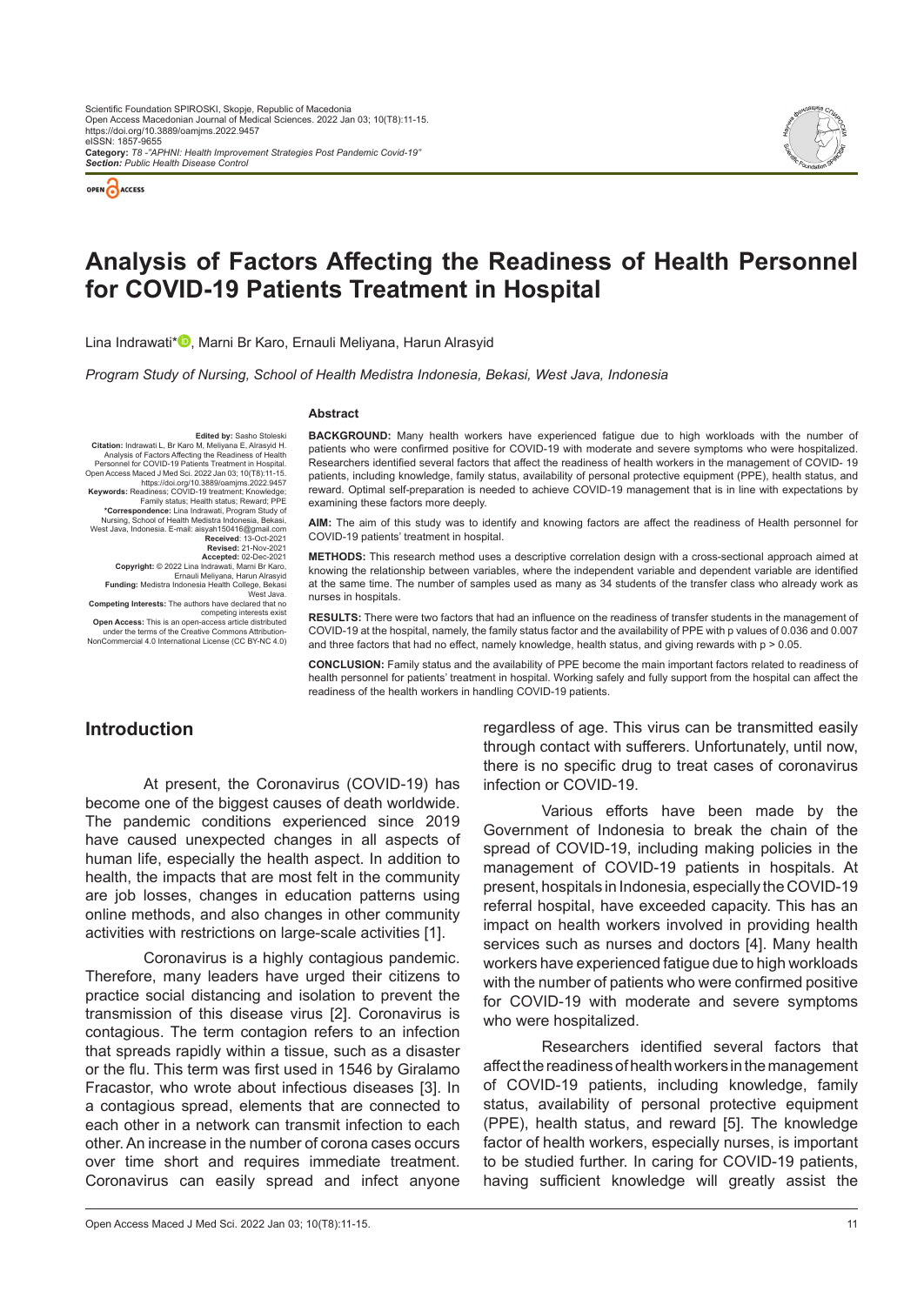readiness of nurses before providing nursing care services to COVID-19 patients in isolation rooms or in special rooms for COVID-19 treatment.

The family status of health workers also has fundamental implications for their readiness to treat COVID-19 patients. For example, currently, many volunteer nurses are needed with one of the requirements being unmarried or unmarried. This is so that when on duty in providing health services at the hospital, the nurse is not burdened with certain tasks at home such as taking care of the family or taking care of the children. It also minimizes the risk of spreading COVID-19 into the family cluster, because the nurse can stay in the hospital environment while on duty to treat COVID-19 patients [6].

The availability of PPE greatly helps the physical and psychological readiness of nurses in treating COVID-19 patients. They will become more confident in their maximum self-safety. This PPE is divided into three levels of security, namely, PPE level 1, 2, and 3. Using PPE that is in accordance with applicable standards, the safety and health status of these health workers can be maintained [4].

Maintaining a good immune system and having an optimal health status is very much needed at this time, given the high workload with a fairly large level of risk. This is in line with research [7] that the health status of medical personnel greatly affects the readiness to treat COVID-19 patients. The high risk of work causes a person to be given a proper incentive reward. This will trigger the spirit of work and become one of the external motivations that can increase the immunity of the health worker. Accuracy in reward payments is also an important aspect in giving rewards, so nurses will be more enthusiastic in carrying out their duties [4]. This study aimed to determine the relationship of these factors to the readiness of health workers in the management of COVID-19 patients in hospitals.

# **Methods**

This study uses a descriptive correlation design with cross-sectional approach. The method used in this study aimed at knowing the relationship between variables where the independent variable and dependent variable are identified at the same time. The sampling technique in this study was carried out using non-probability sampling type total sampling. Then, the number of samples was 34 respondents. This research was conducted on School of health Medistra Indonesia in 2021. The time of the study was February 2021. The instruments in this study were questionnaire about knowledge, family status, availability of personal protective equipment (PPE), health status, reward,

and readiness for COVID-19 treatment in Hospital. This research has received ethical approval by the ethics committee of Medistra Indonesia Health College no. 007/STIKesMI/P2M/X/2020.

# **Result**

#### *Respondent`s characteristics*

The results on Table 1 showed that based on age characteristics, most of the respondents were in the age range of 31−40 years (50%). There are 12 respondents (35.3%) who are in the age range of 25−30 years, while the other five respondents (14.7%) are in the age range of >40 years. Based on the gender characteristics, 23 respondents (67.6%) were female and 11 respondents (32.4%) were male. Moreover, based on characteristics of the length of work, 30 respondents (88.2%) have worked for >3 years, while the other four respondents (11.8%) have worked for 1−3 years.

#### **Table 1: Characteristic of Respondent**

| Characteristics | N  | $\frac{0}{6}$ |
|-----------------|----|---------------|
| Age             |    |               |
| $25 - 30$       | 12 | 35,3          |
| $31 - 40$       | 17 | 50            |
| >40             | 5  | 14,7          |
| Gender          |    |               |
| Male            | 11 | 32,4          |
| Female          | 23 | 67,6          |
| Length of Work  |    |               |
| 1-3 Years       | 4  | 11,8          |
| >3 Years        | 30 | 88,2          |

The results on Table 2 showed that most respondents have good knowledge (88.2%), most respondents are married (76.5%), most respondents have complete PPE facilities (70.9%), most have health status healthy people (91.25), most of them received suitable rewards (76.5%), and most of the respondents were ready to manage COVID-19 (55.9%). Nurse as a health personnel has responsibility to give the best treatment for the patient with COVID-19 in hospital.

| Table 2: Factors affecting the readiness of health personnel for |
|------------------------------------------------------------------|
| COVID-19 patients treatment in hospital                          |

| Independent variables | N              | %    |
|-----------------------|----------------|------|
| Knowledge             |                |      |
| Good                  | 30             | 88,2 |
| Moderate              | 4              | 11,8 |
| Family status         |                |      |
| Married               | 26             | 76,5 |
| Unmarried             | $\overline{7}$ | 20,6 |
| Divorce               | 1              | 2,9  |
| Availability of PPE   |                |      |
| Complete              | 24             | 70,9 |
| Not Complete          | 10             | 29,4 |
| Health status         |                |      |
| Healthy               | 31             | 91,2 |
| Unhealthy             | 3              | 8,8  |
| Reward                |                |      |
| Suitable              | 26             | 76,5 |
| Not Suitable          | 8              | 23,5 |
| <b>Readiness</b>      |                |      |
| Ready                 | 19             | 55,9 |
| Not Ready             | 15             | 44,1 |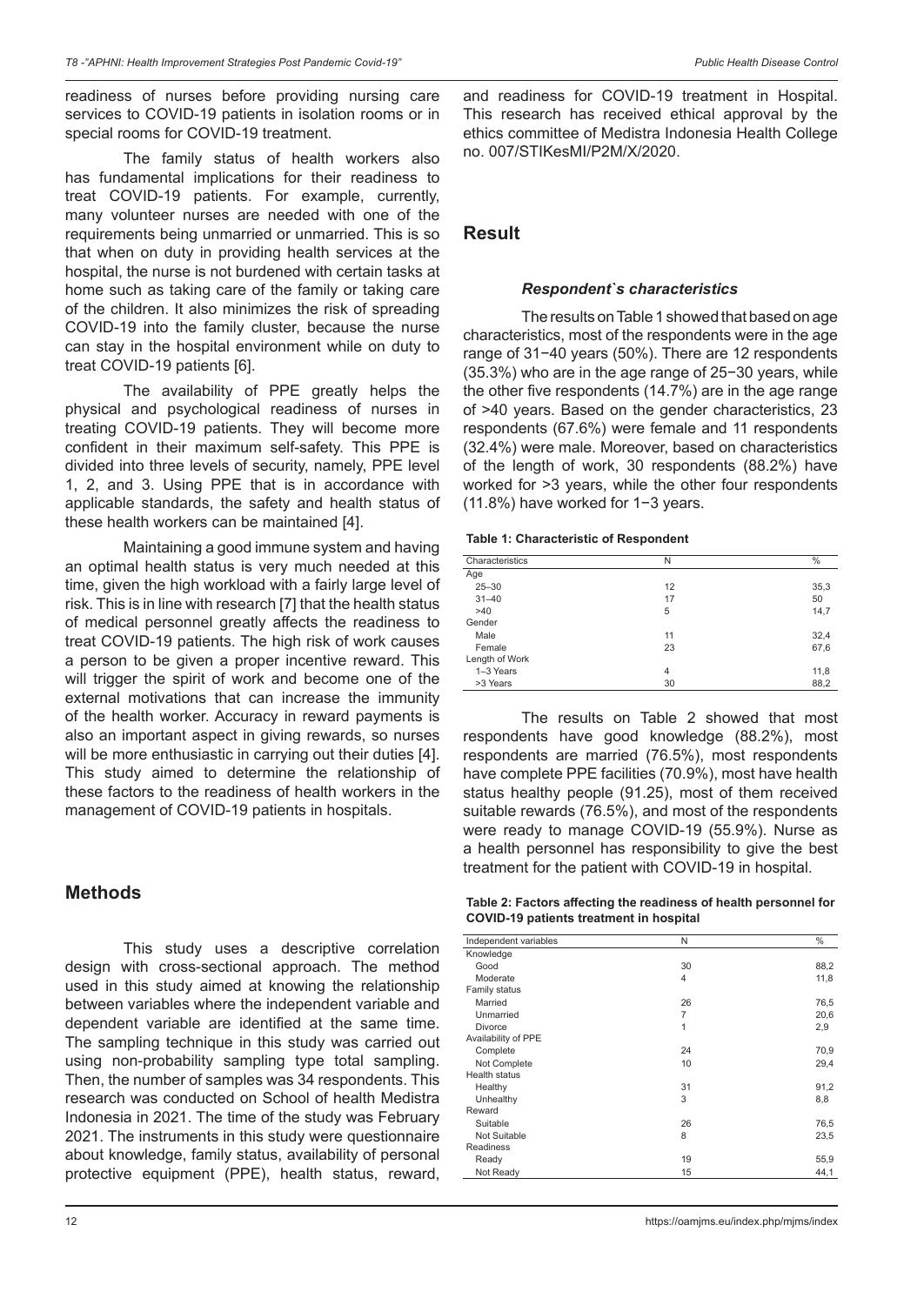The bivariate test aims to determine the relationship between the independent variable and the dependent variable. This test was carried out using the Chi-square test with a 95% confidence interval  $(a = 0.05)$ .

The results on Table 3 showed that in these variables, the variables that had a significant influence on readiness in the management of COVID-19 at the hospital were family status (0.036) and the availability of PPE (0.036).

**Table 3: Chi<sup>2</sup> factors analysis affecting the readiness of health personnel for COVID‑19 patients' treatment in hospital**

| Independent Variable | p value | Conclusion  |
|----------------------|---------|-------------|
| Knowledge            | 0.801   | H0 Accepted |
| Family status        | 0.036   | H0 Rejected |
| Availability of PPE  | 0.007   | H0 Rejected |
| Health status        | 0.410   | H0 Accepted |
| Reward               | 0.231   | H0 Accepted |

# **Discussion**

Based on the results of data analysis, it was found that 17 people (56.7%) transfer students had good knowledge and were ready to treat COVID-19 patients. However,  $p = 0.801 > 0.05$ , thus at the 95% confidence level, H0 failed to be rejected, which means that there is no relationship between knowledge and readiness of students to transfer the STIKes Medistra Indonesia level as health workers in the management of COVID-19. Based on the analysis of researchers, knowledge is obtained from one's experience, both own experience and others.

The knowledge of transfer students regarding the management of COVID-19 treatment is obtained through various media and sources, but without considering the depth of the student's knowledge, they must be ready and able to treat COVID-19 patients, also work and serve in hospitals, and the majority work in the COVID-19 treatment room. Although the knowledge gained is not only from the hospital institution where they work, they still have to be ready to treat COVID-19 patients.

The relationship between education level and a person's knowledge is the higher the level of education, the better the level of knowledge [8]. However, in this case, the knowledge of nurses is not related to the readiness to care for COVID-19 patients. Knowledge of students transferring levels as one of the health workers in the hospital is not the main indicator in their readiness to treat COVID patients because when they graduate from educational institutions, pass the competency test, have registration card and have been sworn in by the nursing profession, they are declared worthy to provide health services, especially in the field of nursing, including the treatment of COVID-19 patients.

Based on the results of statistical analysis, it was found that  $p$  value = 0.036 < 0.05, thus at the 95% confidence level, H0 was rejected, which means that there is a relationship between family status and the readiness of transfer students in school of health Medistra Indonesia as health workers in the management of COVID-19 in hospitals. This is one of the factors that they experience anxiety because when treating positive COVID-19 patients or conducting examinations on people who have COVID-19 symptoms. Health workers are worried that they will transmit the Corona COVID-19 virus to their families [9]. They also feel stigmatized, because they feel themselves in contact with patients infected with the virus. The results of this study indicate that the status of health workers/students who have families of 65.4% (17 people) is mostly ready to carry out the treatment of COVID patients.

The results of statistical analysis using the Chi-square test obtained  $p = 0.007$  <0.05. Thus, at the 95% confidence level, H0 rejected, which means that there is a relationship between the availability of PPE and the readiness of students in managing COVID-19 patients in hospitals. In line with the research by [10] that health workers are a group that is very vulnerable to being infected with COVID-19 because they are at the forefront of handling cases, therefore, they must be provided with complete PPE according to the WHO protocol so that the anxiety experienced is reduced [11]. For this reason, the provision of proper personal protective equipment is very important.

One thing that can cause health workers to experience increased anxiety, one of which is the lack of personal protective equipment (PPE) in the workplace. Health workers are at risk of experiencing psychological disorders in treating COVID-19 patients due to feelings of depression, the main cause of which is self-protection which is still less than the needs of health workers. With the lack of availability of complete personal protective equipment according to the WHO protocol, it will affect their readiness to treat COVID-19 patients and tend to have anxiety disorders compared to if personal protective equipment is obtained as needed [12]. Personal protective equipment is one of the COVID-19 protocols that must be met if you want to have direct contact with patients, especially patients in hospitals [13].

The results of statistical analysis using the Chi-square test obtained p value =  $0.410 > 0.05$ , thus at the 95% confidence level, H0 failed to be rejected, which means that there is no relationship between health status and the readiness of students to transfer to STIKes Medistra Indonesia as health workers in COVID management 19 at the Hospital. This result is not in line with the research of [1]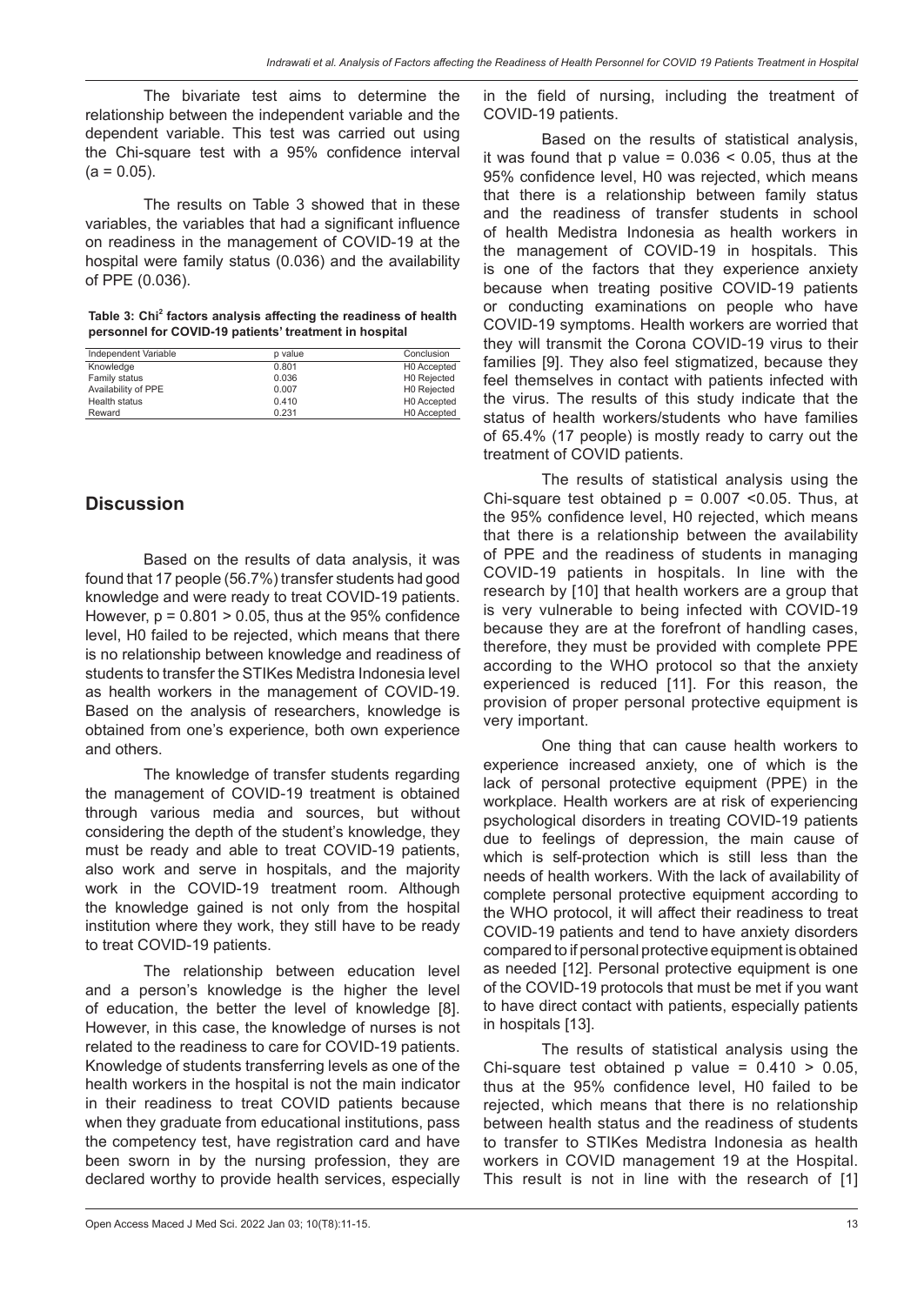that the health condition of health workers plays an important role in optimizing the services provided to COVID-19 patients.

If health conditions are not excellent, the immune system of health workers will decrease, thereby increasing the risk of exposure to the COVID-19 virus. This greatly affects the readiness of health workers in treating COVID-19 patients. Healthy is not only physically healthy but also psychologically and emotionally healthy. According to [14], health is the main factor in efforts to break the chain of the spread of COVID-19. Every health worker involved in treating COVID patients must be provided with health insurance facilities such as regular PCR examinations, adequate supply of nutrition, and provision of vitamins [15].

The results of statistical analysis using the Chisquare test obtained p value =  $0.231 > 0.05$ , thus at the 95% confidence level H0 5 failed to be rejected, which means that there is no relationship between giving rewards and the readiness of students to transfer the level of STIKes Medistra Indonesia as health workers in management COVID-19 in the Hospital. This is because health workers are not allowed to differentiate between types of patients, whether they are COVID patients or not.

So that giving rewards is not merely a basis for health workers to want to treat COVID-19 patients. For example, a nurse who is pregnant cannot choose where she works just because she is worried that she is pregnant and is at risk of being exposed to COVID. The results of this study are not in line with research by [6] that providing incentives to nurses on time will greatly affect readiness in treating COVID-19 patients. This is because reward is one of the external motivations that can affect a person's performance in carrying out duties and responsibilities [16]. Rewards affect a person's performance in taking actions, because this reward affects the fulfillment of one's needs so that if a person works more with a higher risk, it will automatically have an impact on the reward he gets in readiness to work [17].

# **Conclusion**

Family status and availability of PPE factors are related to the readiness of health personnel for COVID-19 treatment in hospital. Otherwise, knowledge, health status, and giving rewards have no relationship with the readiness to manage COVID-19 patients in hospital. It means, we have to optimize our nursing services because it has been our duty and responsibility as a health personnel to treat COVID-19 patients.

#### **References**

- 1. Al Thobaity A, Alshammari F. Nurses on the frontline against the COVID-19 pandemic: An integrative review. Dubai Med J. 2020;3(3):87-92. https://doi.org/10.1159/000509361
- 2. Adhikari SP, Meng S, Wu YJ, Mao YP, Ye RX, Wang QZ, *et al*. Epidemiology, causes, clinical manifestation and diagnosis, prevention and control of coronavirus disease (COVID-19) during the early outbreak period: A scoping review. Infect Dis Poverty. 2020;9(1):1-12. https://doi.org/10.1186/ s40249-020-00646-x PMid:32183901
- 3. No V, Mona N. Konsep Isolasi Dalam Jaringan Sosial Untuk Meminimalisasi Efek Contagious (Kasus Penyebaran Virus Corona Di Indonesia). J Sos Hum Terap. 2020;2(2):117-25. https://doi.org/10.7454/jsht.v2i2.86
- 4. De Brier N, Stroobants S, Vandekerckhove P, De Buck E. Factors affecting mental health of health care workers during coronavirus disease outbreaks (SARS, MERS and COVID-19): A rapid systematic review. PLoS One. 2020;15(12) e0244052. https://doi.org/10.1371/journal.pone.0244052 PMid:33320910
- 5. Fadli F, Safruddin S, Ahmad AS, Sumbara S, Baharuddin R. Factors affecting anxiety in health workers in effort to prevent Covid 19. J. Educ Nurs. 2020;6(1):57-65. https://doi. org/10.17509/jpki.v6i1.24546
- 6. Arnetz JE, Goetz CM, Arnetz BB, Arble E. Nurse reports of stressful situations during the COVID-19 pandemic: Qualitative analysis of survey responses. Int J Environ Res Public Health. 2020;17(21):1-12. https://doi.org/10.3390/ijerph17218126
- 7. Algunmeeyn A, El-Dahiyat F, Altakhineh MM, Azab M, Babar ZU. Understanding the factors influencing healthcare providers' burnout during the outbreak of COVID-19 in Jordanian hospitals. J Pharm Policy Pract. 2020;13(1):1-8. https://doi.org/10.1186/ s40545-020-00262-y
- 8. Bates BR, Tami A, Carvajal A, Grijalva MJ. Knowledge, attitudes, and practices towards covid-19 among venezuelans during the 2020 epidemic: An online cross-sectional survey. PLoS One. 2021;16(4):e0249022. https://doi.org/10.1371/journal. pone.0249022
	- PMid:33857159
- 9. Shanafelt T, Ripp J, Trockel M. Understanding and addressing sources of anxiety among health care professionals during the COVID-19 pandemic. JAMA. 2020;323(21):2133-4. https://doi. org/10.1001/jama.2020.5893
- 10. Yin X, Zeng L. A study on the psychological needs of nurses caring for patients with coronavirus disease 2019 from the perspective of the existence, relatedness, and growth theory. Int J Nurs Sci. 2020;7(2):157-60. https://doi.org/10.1016/j. ijnss.2020.04.002 PMid:32292633
- 11. World Health Organization. W. (PRC) Aylward, Bruce (WHO); Liang. Report of the WHO-China Joint Mission on Coronavirus Disease 2019 (COVID-19). WHO-China Jt. Mission Coronavirus Dis. Geneva: World Health Organization; 2019. p. 16-24.
- 12. Rosyanti L, Hadi I. Psychological impact in providing health care and health services for COVID 19 patients to health personnel. Health Inf Res J. 2020;12(1):107-30. https://doi.org/10.36990/ hijp.vi.191
- 13. Chan KW, Wong VT, Tang SC. COVID-19: An update on the epidemiological, clinical, preventive and therapeutic evidence and guidelines of integrative Chinese-Western medicine for the management of 2019 novel coronavirus disease. Am J Chin Med. 2020;48(3):737-62. https://doi.org/10.1142/